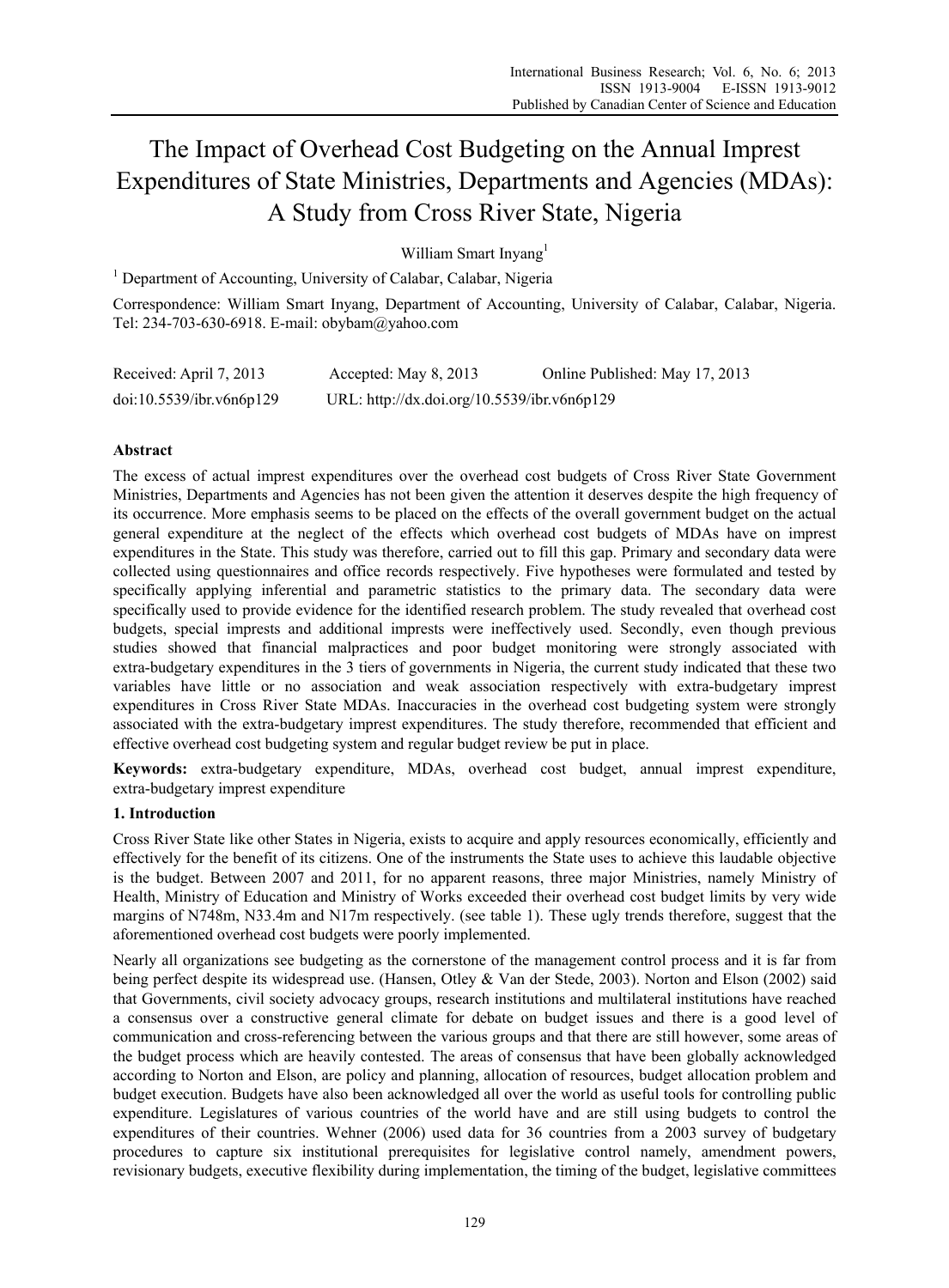and budgetary information. Wehner reviewed other institutional prerequisites and discovered huge differences in the level of control by the legislatures of present day democracies. The findings of Wehner suggest that budget is a key safeguard against the excesses of the executive.

Studies and reports on the causes of extra-budgetary spending in the annual budgets of Federal, State and Local Governments, have dominated public expenditure finance literature in recent times especially in Nigeria and some countries in Africa. Government Ministries, Departments and Agencies have continuously and unrepentantly exceeded their annual budgets (Olatunji & Daniel, 2012; Omitoogun & Oduntan, 2006; Umoru & Shaibu, 2012). Rampant abuses of Government imprests have also been reported recently in Nigeria, Zambia and Tanzania respectively (AllAfrica.com, 2012; Ameh, 2012; "Government to recover unretired imprest", 2012; Tanzania Corruption Tracker system, 2012; Yovbi, 2007).

The poor implementation of the overhead cost budget has adversely affected most of the 63 MDAs in Cross River State and this problem still persists. The MDAs mostly affected have already been mentioned. Recurrent services that have also been adversely affected are: travel and transport, utility services, telephone services, stationery procurement, maintenance of office furniture and equipment, maintenance of motor vehicles and other capital assets, consultancy services, contribution and subvention, training and staff matters, establishment and hospitality and miscellaneous services. Government imprest holders, policy makers, health administrators, heads of rural and urban health centers and other heads of departments are all concerned about this problem. When the aforementioned recurrent services are poorly rendered, health services, educational services, transport services and other social services in the urban and rural areas of the State will be adversely affected. Urban and rural dwellers including MDA staff will also be denied of these essential services.

The following questions are raised in this study:

1) Why was the excess imprest expenditure not checked by the overhead cost budget?

2) Did environmental and policy factors have any relationship with the level of imprest expenditure?

This study will attempt to provide the answer to the above questions. The overall objective of this study is to ascertain whether or not the overhead cost budget was effectively implemented. The secondary objective is to determine whether actual imprest expenditure has any connection with the following factors: financial malpractices, special imprest, additional imprest and overhead cost control.

In order to achieve the objectives of this research and to answer the research questions posed by the problem of study, the following hypotheses will be tested:

1) Ho: There is no relationship between the overhead cost budgets of Cross River State MDAs and their imprest expenditures.

2) Ho: There is no relationship between financial malpractices in Cross River State MDAs and their imprest expenditures.

3) Ho: There is no relationship between the special imprests granted to Cross River State MDAs and their imprest expenditures.

4) Ho: There is no relationship between the additional imprests granted to Cross River State MDAs and their imprest expenditures.

5) Ho: There is no relationship between the overhead cost control procedures in Cross River State MDAs and their imprest expenditures.

# **2. Review of Related Literature**

#### *2.1 Conceptual Framework*

This study is based on the concepts of budget, overhead cost, overhead cost budget, control and imprest which all together, make up the theory of planning and control. Budget is the quantitative expression of a plan of action (Parker, 1984; Lucey, 1988). Others view budget as a plan prepared for all business operations for the future (Adams, 2000; Awoyemi, 1989; Ola, 1982). Johnson (1992) however, sees budget as an instrument of accountability. Budget will however be ineffective without control and feedback processes. Therefore, the importance of control using budget cannot be over emphasized. Basically capital and recurrent budget make up the total budget and within the recurrent budget, we have overhead cost budget and personnel cost budget. Overhead cost is the sum of indirect material, indirect labour and indirect expenses or cost which cannot be related to an individual cost unit and so it is identified with cost classification, department or cost centre where they can be controlled. (Garbutt, 1984; Institute of Chartered Accountants of Nigeria [ICAN], 2006). Overhead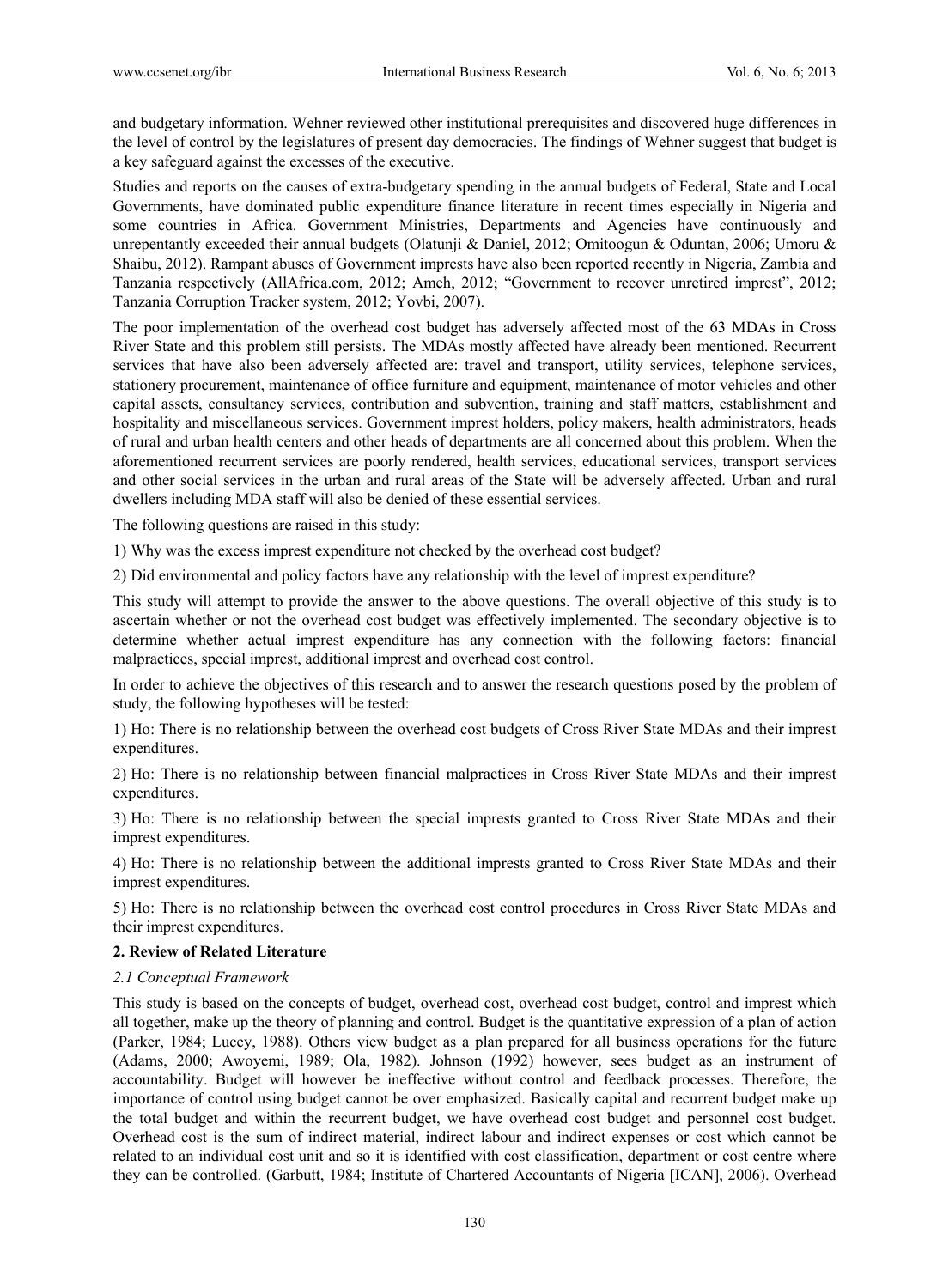cost is however, being considered by Adams as other charges and special expenditure. For the purpose of this study, overhead cost simply means, that portion of total recurrent expenditure that is not personnel cost. This is so defined because the two basic components of the total recurrent expenditure are personnel cost and overhead cost. Overhead cost budget which the current study is concerned with, is viewed by Adams as a budget that is prepared using previous year actual expenditure and inflation factor. Imprest which is also called standing imprest is a fixed monthly sum released by government to MDAs to service immediate government recurrent expenses for one year (Adeshoba, 2011). Occasionally, government also releases other types of imprests such as special imprest and additional imprest to MDAs. Annual imprest expenditure is basically and theoretically a function of overhead cost budget but, it is oftentimes influenced by special imprest, additional imprest and other under-the-table or unofficial considerations. Therefore, annual imprest is operationally defined as the sum of standing imprest, special imprest and additional imprest. Where control is weak, financial mal-practices such as personal and political considerations may set in and the chances of returning excess imprest funds to government treasury at year end, become very slim.

The relationships between the aforementioned variables and concepts are supported by the theory of planning and control which involves the comparison of planned expenditure with actual expenditure and the analysis of variances. According to Palmer (2012), the four key causes of budget variances are: faulty arithmetic in the budget figures, errors in the arithmetic of the actual results, wrongness of reality and differences between budget assumptions and actual outcome and comparison of budget with actual result is seen by many organizations as the end of the process. He further emphasized that there is little point in producing the variances and even less point in wasting management time discussing them if no corrective action is taken. It will also be very difficult to rely on a budget that is inaccurate. Control process is only worthwhile if the budget is realistic. Pitching variances against inaccurate budget is pointless, Palmer concluded.

# *2.2 Theoretical Framework*

Administration of budgets faces a lot of challenges. One of those challenges is the absence of a clear-cut policy objectives and lack of budgetary and financial management knowledge. Not setting a standard from the onset and not appointing the right calibre of people to handle budgetary matters oftentimes lead to extra-budgetary expenditures. Examining the budgetary process of Ministry of defence in Nigeria. Omitoogun and Oduntan (2006) discovered that extra-budgetary expenditure became the order of the day due to absence of clear-cut objectives, lack of expertise, inefficient funds disbursement, improper budget analysis, inexperience and ignorance. Thus, a common cause of extra-budgetary expenditure is absence of adequate knowledge and non-setting of standards.

Even when the knowledge and standard policies are put in place, budgets can still be poorly formulated. Renzio and Smith (2005) conducted case studies which showed that expenditure framework will be ineffective when politicians are not involved in the early stages of budget formulation. They further acknowledged that the whole budget process will be undermined if politicians are not willing to be constraint either by agreed priorities or by a hard budget constraint. They concluded by saying that oftentimes, politicians are motivated by factors that are not necessarily in line with budgetary objectives.

The result of the questionnaires administered by Olurankinse (2012) suggested that experts in budget formulation were not fully involved and this lead to poor budget formulation. Still on budget formulation, exigencies not provided for, arbitrary budgetary cuts without proper investigation and releasing extra-budgetary funds to Ministries with good revenue records were responsible for the extra-budgetary expenditures in State MDAs (O. Richard, personal communication, November 20, 2012). Apart from the fact that budgets can be poorly formulated, some studies revealed that non-compliance with budgetary provisions oftentimes lead to extra-budgetary expenditures.

According to Omopariola (2002) budget is still seen by many as necessary evil that must be tolerated grudgingly. It is seen as fund-seeking instruments. He further said that the approach to budget is governmental, bureaucratic, mechanistic, incremental and non-transparent. Omopariola attributed budget failures to corrupt civil servants, pressure groups, top officials and accounting officers who influence unrealistic and unattainable proposals and see budget as an instrument for ethnic balancing. There is a correlation between overhead cost budget and extra-budgetary imprest expenditure since budget oftentimes gives rise to the creation of extra-budgetary funds which in turn encourages extra-budgetary expenditure. Allen and Radev (2010) reported that operation of extra-budgetary funds is considered by some scholars as a process that defiles sound fiscal policy, budget discipline and transparency. In the same vein, violation of financial regulations of government, non-compliance with reporting and auditing guidelines and illegal or irregular transactions will arise when secret funds are kept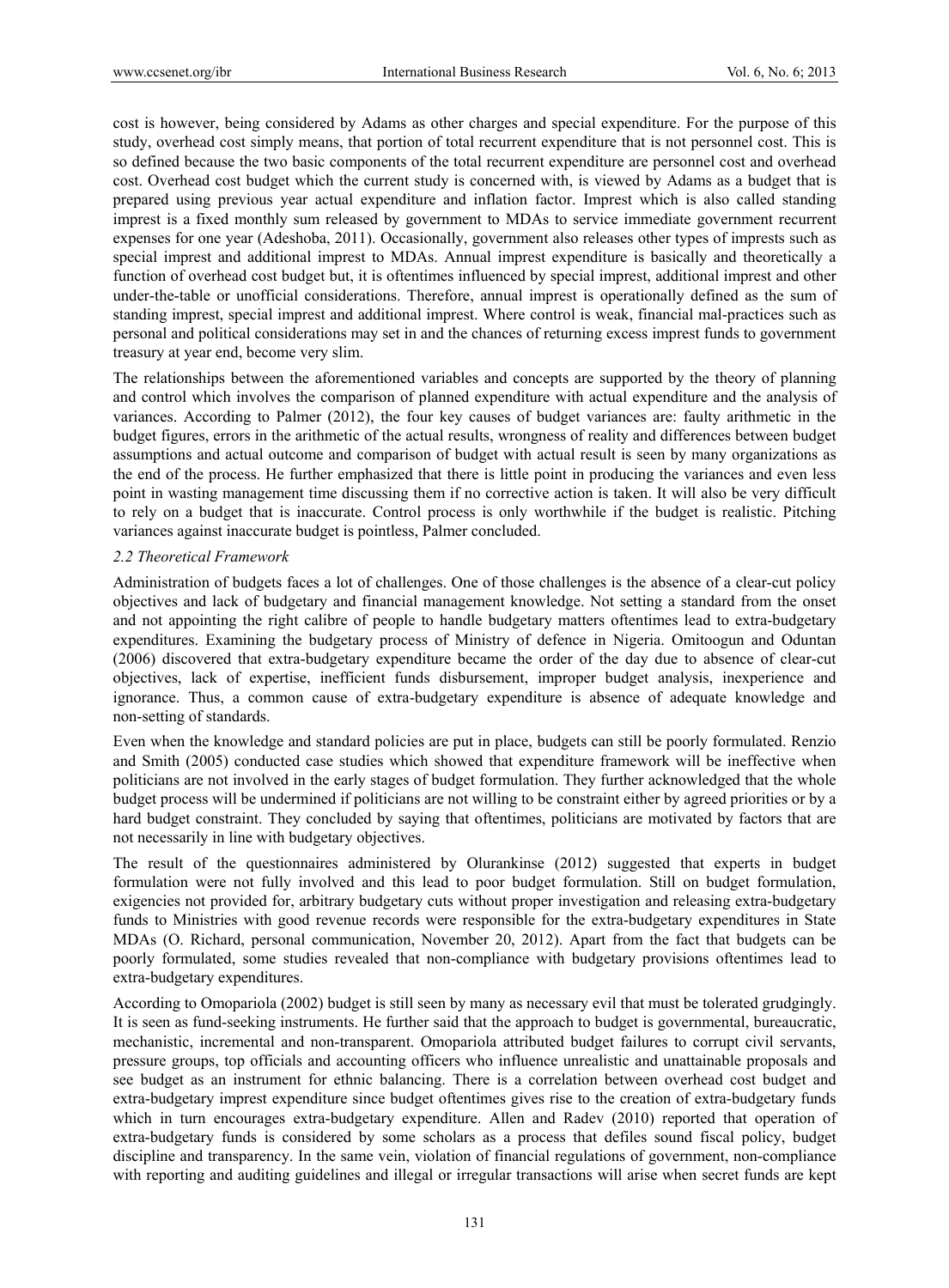off budget ("Guide to Transparency in Public Finances: Looking Beyond the Core Budget - Extra-Budgetary Funds,"n.d.). Poor implementation of budgets in Nigeria's local government councils was due to corruption, mismanagement and failure to comply with the budget process. (Ugoh & Ukpere, 2009).

Public sector budgets especially in the Nigerian public health system failed due to lack of fiscal discipline and role ambiguities (Allison, n.d.; Olurankinse, Yabugbe & Ibadin, 2008). After examining the budget of Ekiti State in Nigeria, Abe (2011) found that insincerity, lack of commitments and violation of rules and regulations by officials of government made the budget ineffective. Studies carried out by Abogun and Fagbemi (2012); Aruwa (2012); Malgwi and Unegbu (2012) revealed that budgetary allocations were grossly at variance with government policy objectives and at all levels of government, there was no connection between budget and actual performance.

Insincerity oftentimes leads to financial malpractices. Funds approved and released for project execution are most times different from funds actually used. Allocations are incessantly increased without justification for such increases. In a survey conducted by Kezie-Nwoha and Agabi (2010), it was discovered that budgetary allocation increased through out the years without stipulated needs for such increases. They attributed the increase partly to inflation and partly to political reasons. Kezie-Nwoha and Agabi discovered a huge difference between money sent and money received and no clear cut reason for the huge difference was given.

What further aggravated the problem of extra-budgetary expenditure in MDAs budgets was the failure to conduct proper monitoring of budgets. Consistent budget monitoring could have instilled budget discipline and compliance but, this was either not done or was not adequately and consistently carried out. Allison (n.d) and Olurankinse (2012) in their studies revealed that reviewing, monitoring and reporting on plan and budget progress were rarely done within the three tiers of governments in Nigeria. 67.5% of the responses showed that full monitoring and implementation of the budgets were not achieved and this resulted in many uncompleted and abandoned projects.

All the studies reviewed so far, examined the causes of extra-budgetary expenditure at the Federal, State, Local Government and MDAs levels. Different issues bordering on lack of knowledge, non-setting of standards, poor formulation, non-compliance, financial malpractices and non-monitoring were all discussed. One cause of extra-budgetary expenditure which acted like a common denominator to all the studies reviewed here is budget indiscipline. All the studies agreed that budget indiscipline was one of the causes of extra-budgetary expenditure. Imprest and overhead cost control in MDAs, which both constitute important aspects of recurrent expenditure budgets were however, not considered by those studies. The current study will therefore, attempt to fill this gap by examining the possible causes of extra-budgetary expenditure in overhead cost budget (an aspect of the overall budget) which is basically used by governments at various levels to control imprest expenditure.

#### **3. Method**

Cross River State had 63 MDAs at the time of carrying out this study and they represented the units of analysis as well as the target population. This target population was represented by 103 accounting and audit staff. The choice of MDAs was restricted to Calabar, the Cross River State Capital. What informed this decision was the fact that majority of the MDAs are located in Calabar. Other reasons for this decision were cost reduction and time saving. The accessible population was 18 MDAs from which a sample of 82 accounting and audit staff were randomly selected.

The sample of 82 accounting and audit staff was determined using the Yaro Yamani formula as follows:

$$
n = \frac{N}{1 + N(e)^2}
$$

where  $n =$  Sample Size,  $N =$  Population and  $e =$  level of significance or error limit. Substituting with population=103 and significant level=0.05.

$$
n = \frac{103}{1 + 103(0.05)^2}
$$
  
ie n(1 + 103(0.05)<sup>2</sup> = 103  
ie n(1 + 103(0.0025) = 103  
n(1 + 0.2575) = 103  
n(1.2575) = 103  
1.2575n = 103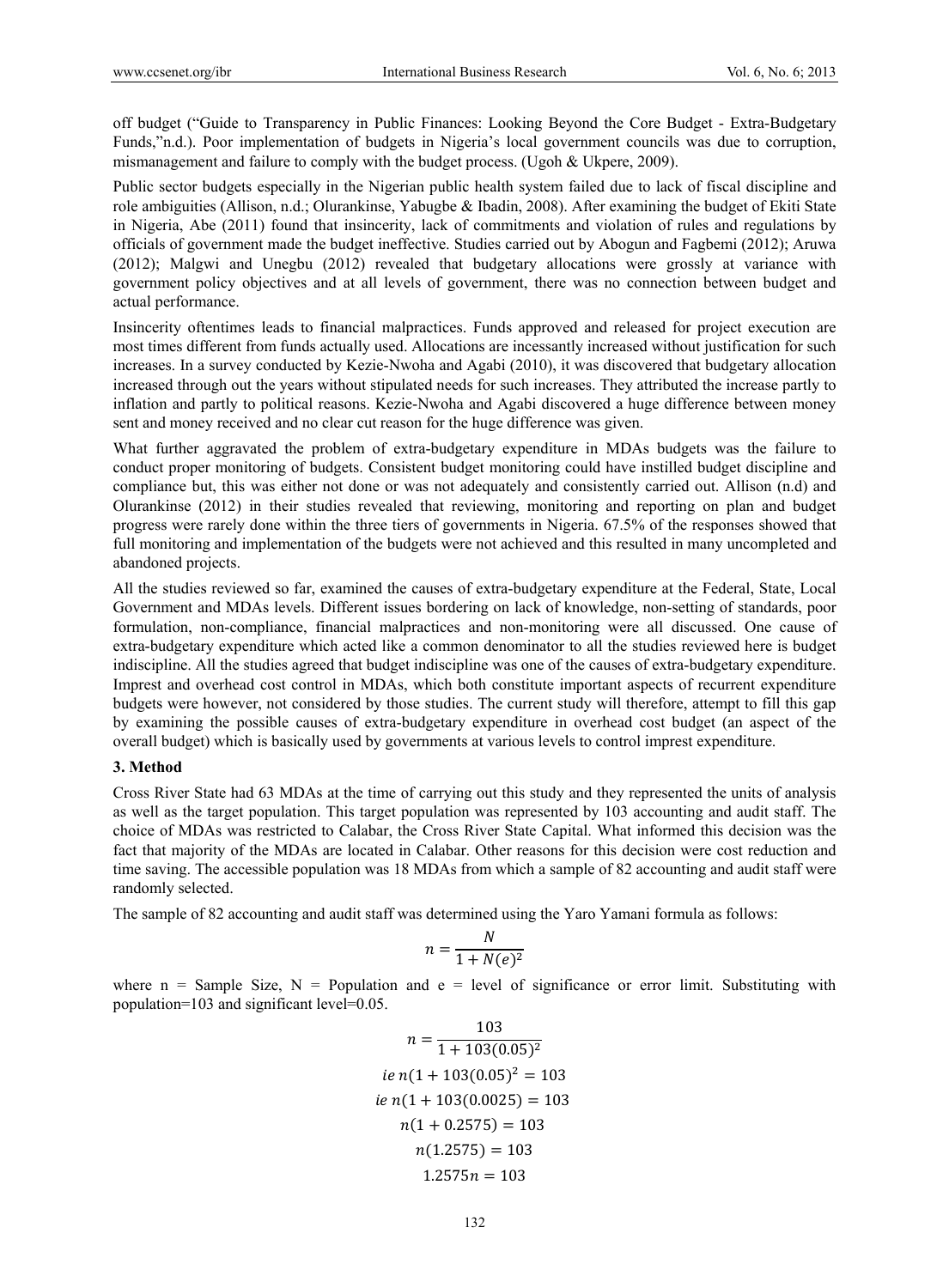$$
\therefore n = \frac{103}{1.2575} = 82
$$

# Sample Size=82

The homogeneity of the MDAs informed the choice of the simple random sampling technique. Primary data were used for the ex-post facto research. A four-point likert scale questionnaire containing 44 structured questions was used to collect information about the six study variables isolated. The five independent variables namely, overhead cost budget, financial malpractices, special imprest, additional imprest and overhead cost control had already exerted their influences on the dependent variable (level of imprest expenditure) before the researcher got to the various MDAs. These variables could not therefore, be manipulated. Only their effects were observed and examined using questionnaire. It took the researcher one month and 3 weeks to visit and distribute 82 structured questionnaires to the 18 MDAs. Only 70 out of 82 questionnaires were returned.

The ordinal data from the questionnaire were converted to interval data by using the scores of the 4 point likert scale and these scores were eventually used to measure the dependent and independent variables. This interval data facilitated the application of multiple regression. The scores of the four-point likert scale for the six variables were allocated to all the 18 MDAs and presented in table 2.

# *3.1 Reliability*

The research problem data collected from the State Planning Commission, Calabar, were the same as the ones found at the three aforementioned major Ministries and Office of the State Accountant-General. (see table 1).

# *3.2 Internal Validity*

In order to obtain a valid conclusion from the result of the study, all the scores assigned to the 5 predictor variables and 1 criterion variable, were cross-checked several times for accuracy. These independent variables were found to be suitable predictors for the criterion variable. Descriptive statistics and correlation matrix were used to test this validity. Descriptive statistics showed that the distribution of the 4-point likert scale scores generated from the primary data were moderately normal while the correlation matrix showed that all the variables have linear relationships. (see table 6).

#### *3.3 External Validity*

All the State MDAs have the same overhead cost budgeting and imprest systems. The conclusion derived from the result of studying the selected 18 MDAs was therefore, valid for all other MDAs not included in the study.

# *3.4 Ecological Validity*

The practical relevance of the study to every day financial management practice was taken into consideration. This consideration was necessary in order to produce a result that can be useful or beneficial to all organizations facing daily and real life financial management problems.

#### *3.5 Model Specification*

To estimate the determinants of the level of imprest expenditure of the MDAs, the multiple regression analysis was used. The model is implicitly stated as:

$$
Y_1 = f(x_1, x_2, x_3, x_4, x_5)
$$
 where,

 $Y_1 = \text{Level of } \text{Im} \text{ prest } \text{Expenditive} \text{ (LOIE)}$ 

 $x_1 = Overhead Cost Budget (OHCB)$ 

 $x_2 =$  Financial Malpractices (FINM

- $x_3 = Special\,$ Imprest (SIMP)
- $x_4 =$  Additional Imprest (AIMP)
- $x_5 = Overhead Cost Control (OHCC)$

In order to select the lead equation for each location, four functional forms were tried as follows:

*i*. *Linear*  $\rightarrow Y_1 = b_0 + b_1x_1 + b_2x_2 + b_3x_3 + b_4x_4 + b_5x_5 + e$ 

ii. Exponential  $\rightarrow Y_1 = InY_1 + b_0 + b_1x_1 + b_2x_2 + b_3x_3 + b_4x_4 + b_5x_5 + e$ 

iii. Semi — logarithmic  $\rightarrow Y_1 = Inb_0 + b_1Inx_1 + b_2Inx_2 + b_3Inx_3 + b_4Inx_4 + b_5Inx_5 + e$ 

iv. Double logarithmic  $\rightarrow Y_1 = InY_1 + Inb_0 + b_1Inx_1 + b_2Inx_2 + b_3Inx_3 + b_4Inx_4 + b_5Inx_5 + e$ 

The lead equation is determined by the following criteria: conformity of the signs of the regression co-efficients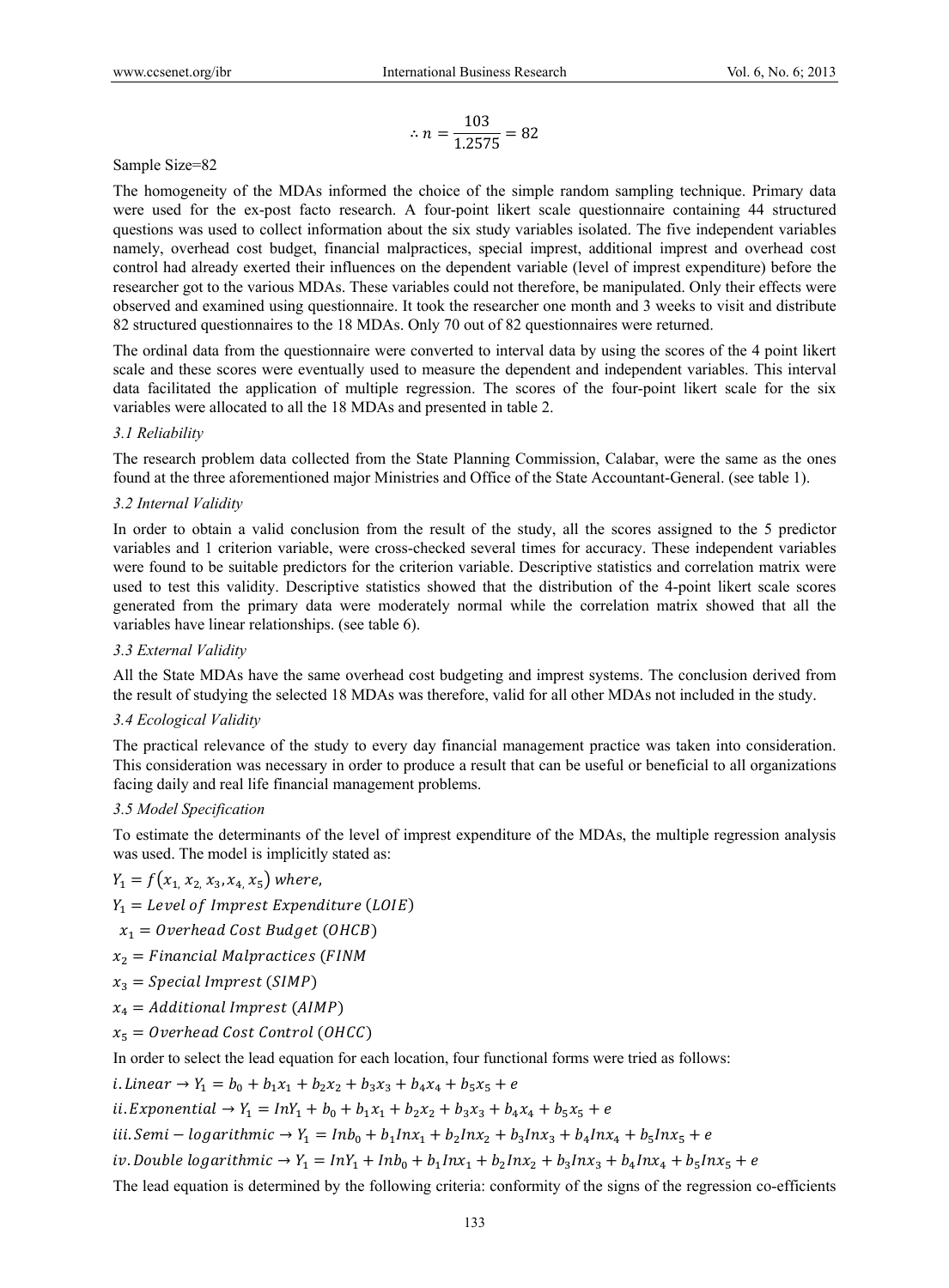with economic theory, coefficient of multiple determination  $(R^2)$ , Significance of the model through F-test and the co-efficients of the independent variables through the F-test. The lead equation therefore fell on:

$$
i. Linear \rightarrow Y_1 = b_0 + b_1x_1 + b_2x_2 + b_3x_3 + b_4x_4 + b_5x_5 + e
$$
  
i.e  $LOIE_1 = b_0 + b_1OHCB + b_2FINM + b_3SIMP + b_4AIMP + b_5OHCC + e$ 

# **4. Results**

# *4.1 The Demographic, Educational and Career Status of Sample Members*

The results show the demographic, educational and career status of sample members in table 3. The participants in this ex-post facto survey were talented, knowledgeable and experienced to respond to the 44 likert scale items in the structured questionnaire. 20 respondents who filled in and returned their questionnaires were females representing 29% while 50 representing 71% were males. This presupposes that the MDAs were male dominated and this helped in invigorating the females to work hard towards the attainment of common goal of accurately controlling the imprest and overhead costs. The table also shows the age brackets of the respondents as those between 30-40 years (20) representing 29%, 41-51 years (27) representing 37% and 52-62 years (13) indicating 19%. This shows that respondents were all adults with matured minds and good faculties. Respondents were also categorized according to their levels of management with 14 members of the top management representing 20%, middle management (55) representing 79% and only 1 member in the operational management level representing 1%, implying that imprest and overhead cost control duties were not properly segregated to facilitate internal check and internal control. On the categorization of respondents according to staff cadre, accounting staff members were 50 representing 71% while 20 were audit staff representing 29%. This implies that majority of the respondents had good working knowledge of the questions asked. The survey results in table 4 also revealed the categorization of respondents by highest qualification as follows: WASC/SSCE (secondary) 5 representing 7%, Diploma 17 representing 24%, Degree 28 representing 40% and Professional 17 indicating 24%. This shows that majority of the respondents were highly qualified academically to answer all the questions accurately. In all, the survey result in table 3 revealed high response rates for all the categories of respondents.

# *4.2 Overhead Cost Budgeting*

Table 5 shows that 54% (sum of agree and strongly agree) of the respondents agreed that Imprest is influenced by factors other than by overhead cost budget while overhead cost budget does not provide for unexpected increases in staff size, depts, HODs, activities, prices and inflation. This revelation will be used to answer research question 1 in order to explain the reason why the excess imprest expenditure was not checked by the overhead cost budget. The table also shows that 51% of the respondents disagreed with the statement that special imprest is received and is based on unofficial factors and it also compliments the overhead cost budget. Research question 2a will be answered using this revelation. On the question of whether a relationship exist between the granting of additional imprest and annual imprest expenditure, the table further revealed that 68% of the respondents disagreed with the statement that additional imprest is received and is based on unofficial factors and it also compliments the overhead cost budget. Research question 2b will be answered using this revelation. On the extent to which imprest fund providers have carried out effective and efficient budget monitoring activities and cash control procedures, 65% of the respondents disagreed with the statement that efficient and effective budget monitoring activities and cash control procedures are not carried out by imprest fund providers. This revelation will be used to answer research question 2c. Table 5 further revealed that 72% of the respondents disagreed with the statement that annual imprest expenditure is influenced by political considerations, god-fatherism, ethnic considerations, personal interest, deliberate arithmetical errors and sometimes forged bills. Research question 2d will be answered using this revelation.

# *4.3 Descriptive Statistics*

Table 6, concerning descriptive statistics, showed a moderately high variability between the means and standard deviations of all the study variables suggesting that the distribution of the 4-point likert scale scores generated from the primary data were moderately normal. The correlation matrix table in table 6 indicated that the degrees of correlation between the variables were very high and significant at the alpha level of 0.01(2-tailed) suggesting high linear relationships among the six variables. These results from descriptive statistics and correlation matrix provided the foundation for the multiple regression analysis.

# *4.4 Regression Analysis*

The multiple regression output of table 6 indicated that the joint contribution of the independent variables was very high while the linear relationship among the variables was highly significant.  $(R^2 = .99, F(5,12) =$  $305.27$ , p  $\leq 01$ ).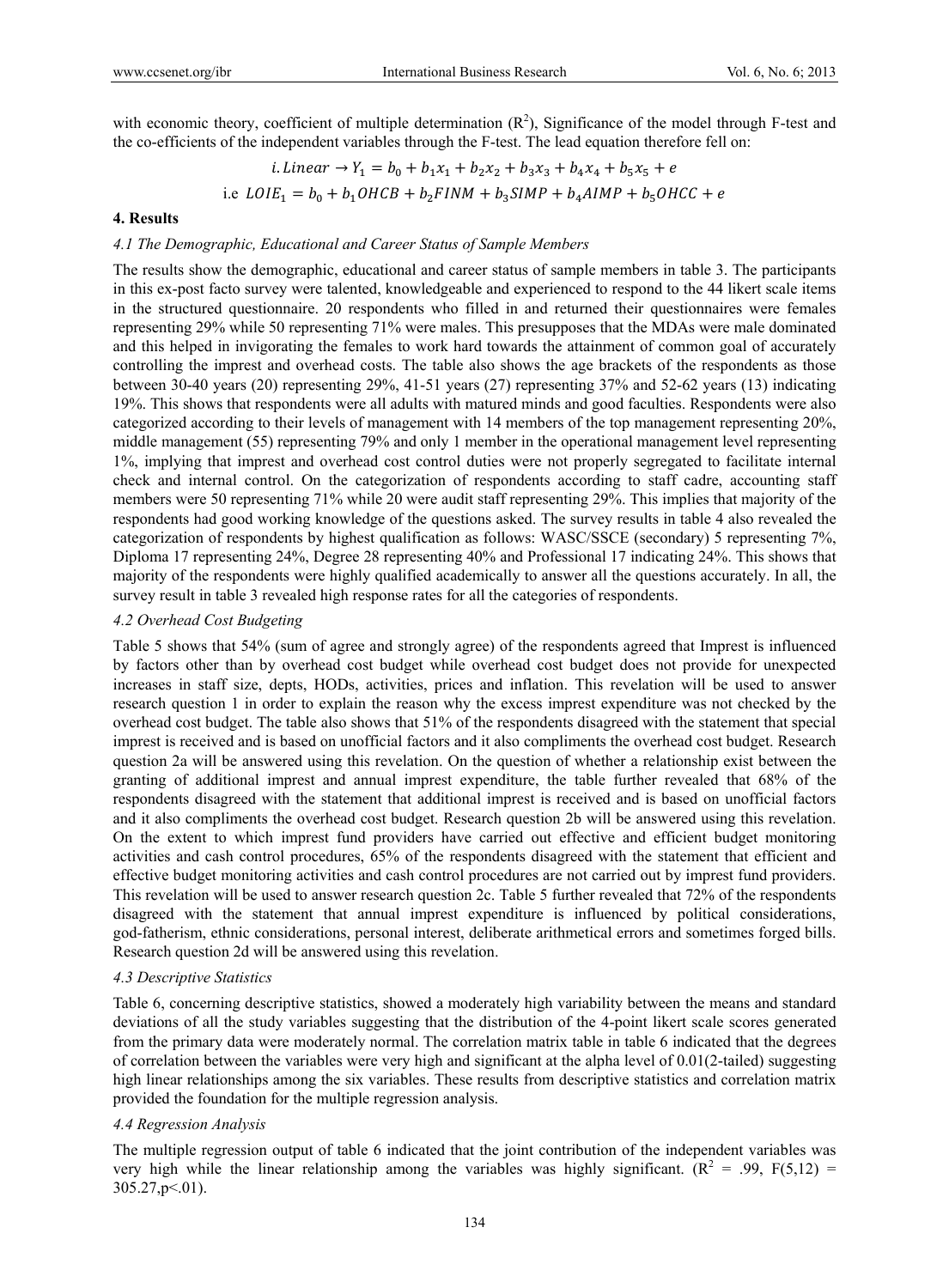The expected value (the constant or intercept) of the criterion variable (LOIE) when the predictor variables equal to zero, was positive but, was not significant  $(\beta_0 = .83, n.s)$ .

#### *4.5 Hypotheses Testing*

Five null hypotheses as stated in section one were tested:

Hypothesis 1: There is no relationship between the overhead cost budgets of Cross River State MDAs and their imprest expenditures. This was supported by a non-significant and weak positive correlation coefficient  $(\beta_1 = .29, n.s)$ . This was also supported by 54% (both agree and strongly agree) of the respondents who agreed that imprest was influenced by factors other than by overhead cost budget. Please see tables 5 and 6 respectively. Despite the fact that the positive correlation coefficient of .29 was not significant relative to the alpha level of .05, it was only approaching significance since its p-value was less than .10. The null hypothesis was therefore accepted while the alternative was rejected.

Hypothesis 2: There is no relationship between financial malpractices in Cross River State MDAs and their imprest expenditures. This was also supported by a non-significant and very low negative correlation coefficient  $(\beta_2 = -.04, n.s)$ . This was supported by 72% of the total respondents (see tables 5 and 6). The null hypothesis was therefore, accepted while the alternative was rejected.

Hypothesis 3: There is no relationship between the special imprests granted to Cross River State MDAs and their imprest expenditures. This was supported by a non-significant and weak positive correlation coefficient  $(\beta_3 = .28, n.s)$ . 51% of the respondents also supported this result. Please see tables 5 and 6. The null hypothesis was therefore, accepted while the alternative was rejected.

Hypothesis 4: There is no relationship between the additional imprests granted to Cross River State MDAs and their imprest expenditures. This was supported by a non-significant and very low negative correlation coefficient  $\beta_4 = -0.07$ , n. s). 68% of the total respondents supported this result. Please see tables 5 and 6. The null hypothesis was therefore, accepted while the alternative was rejected.

Hypothesis 5: There is no relationship between the overhead cost control procedures of Cross River State MDAs and their imprest expenditures. This hypothesis was not supported. The regression result showed that there was a positive and significant relationship between overhead cost control and the level of imprest expenditure.  $(\beta_5 = .46, p < .05)$ . This regression result was supported by 65% of the total respondents. Please see tables 5 and 6. The null hypothesis was therefore, rejected while the alternative hypothesis was accepted.

#### **5. Discussion**

Hypothesis 1: There is a positive relationship between the overhead cost budgets of Cross River State MDAs and their imprest expenditures but, it is weak and not significant.  $(\beta_1 = .29, n.s)$ . What this positive relationship means is that an upward review of overhead cost budget can be used to predict an increase in the level of imprest expenditure. However, overhead cost budget has a weak relationship with the level of imprest expenditure. The relationship is also not significant due to the effects of other factors that will be revealed later. This correlation was however, not significant relative to the alpha level of .05. But, its p-value was less than .10 as it was approaching significance. (see table 6). Approaching significance only suggests that the reason why imprest is granted to MDAs is because of the existence of overhead cost budget. In general, the relationship was not significant. 54% of all the respondents agreed (agree; strongly agree) that the overhead cost budget did not make provision for exigencies. Please see table 5. The factors responsible for extra-budgetary imprest expenditures in State MDAs were: exigencies paid for but, not included in the overhead cost budget, arbitrary budgetary cuts without proper investigation and releasing extra-budgetary imprest funds to government establishments with impressive revenue records (please refer to para. 3 of literature review). The aforementioned regression and empirical results were used to answer research question 1 in section one which is now restated as: Why was the excess imprest expenditure not checked by the overhead cost budget? Imprest funds were released to cater for exigencies without revising the overhead cost budget. Overhead cost budget was therefore, inaccurate and badly formulated. This finding was consistent with the works of Omitoogun and Oduntan (2006); Renzio and Smith (2005) where it was discovered that common causes of extra-budgetary expenditure were the absence of adequate financial management knowledge, non-setting of standards and poor budget formulation. How then does one comply with a budget that did not make provisions for exigencies? A budget that was subjected to arbitrary cuts and a budget that did not make special provision for establishments with high revenue records. The abandonment of such a budget will absolutely lead to extra-budgetary expenditures. Inaccuracies in the budget therefore, lead to non compliance and this made the level of imprest expenditure to rise above the budget. This finding is consistent with the works of Omopariola (2002) and Ugoh and Ukpere (2009) where the failure to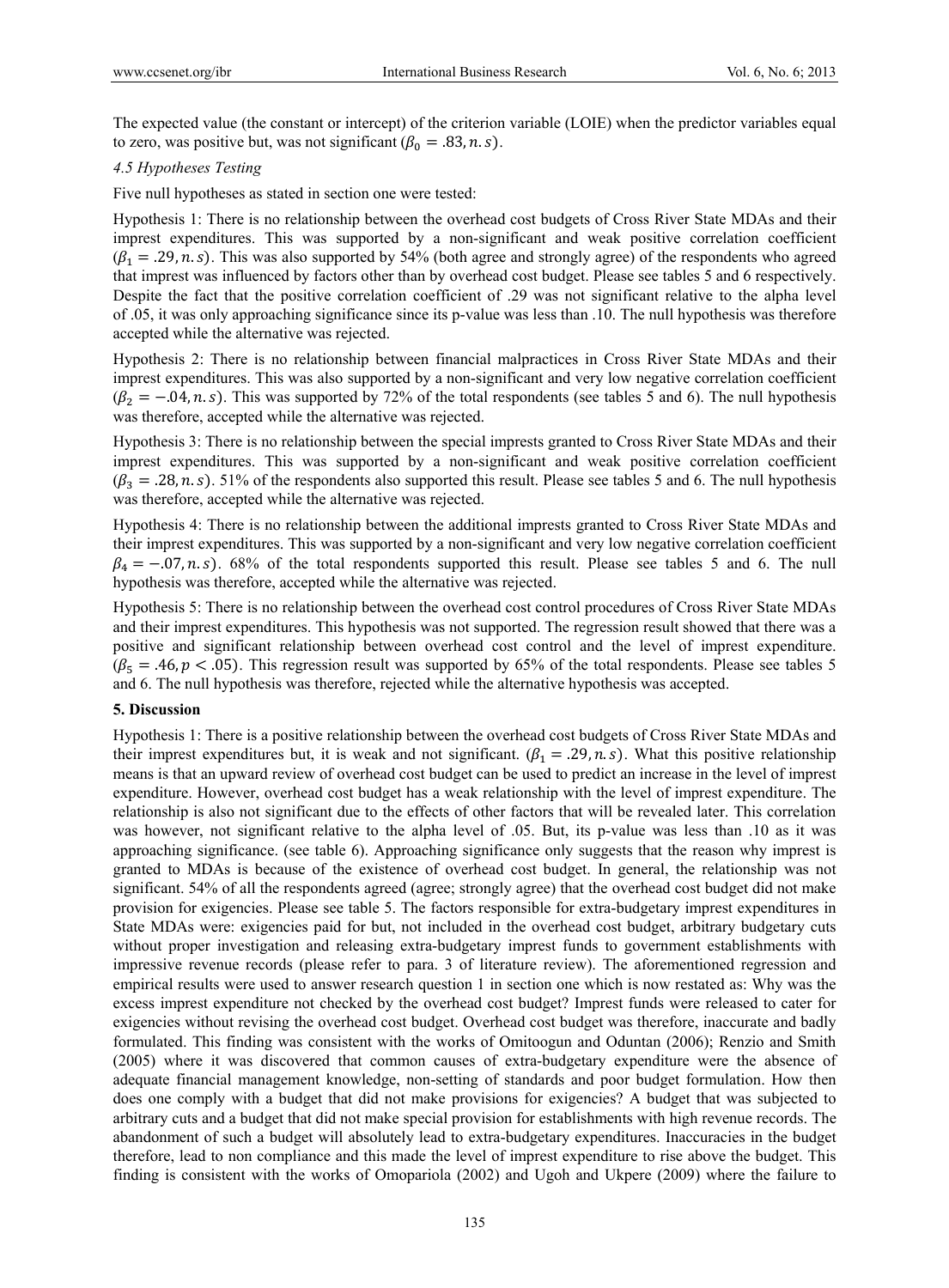comply with budgetary provisions was discovered as one of the causes of extra-budgetary expenditures.

Hypothesis 2: There is a negative relationship between financial malpractices in Cross River State MDAs and their imprest expenditures but, it is very weak and not significant ( $\beta_2 = -0.04$ , n.s). What this negative relationship means is that as the level of financial malpractices rise, the imprest funds meant for running the MDAs falls. This negative relationship is however very weak suggesting that financial malpractices have little or no association with the level of imprest expenditure. The relationship is not significant due to the effects of factors already revealed by the testing of the first hypothesis. The responses of 72% of all the respondents further supported this result (see table 5). These results were used to answer research question 2d in section one which is now represented as: did environmental factors have any relationship with the level of imprest expenditure? These findings are not consistent with the works of Omopariola (2002), Ugoh and Ukpere (2009) and Kezie-Nwoha and Agabi (2010) where budget failures were attributed to corrupt civil servants, general corruption, mismanagement, pressure groups, top officials and accounting officers who influenced unrealistic and unattainable proposals. The contribution of the current study to the existing literature is that even though financial malpractices had strong associations with extra-budgetary expenditures in the three tiers of government they have little or no associations with extra-budgetary imprest expenditures in Cross River State MDAs. This inconsistency should further be verified by extending the current study to other States and Local Governments in Nigeria. Inaccuracies in the overhead cost budgets of Cross River State MDAs were associated with the extra-budgetary imprest expenditures.

Hypothesis 3: There is a positive relationship between the special imprests granted to Cross River State MDAs and their imprest expenditures but, it is weak and is not significant  $(\beta_3 = .28, n.s)$  What this positive relationship means is that the more special imprest is granted to MDAs, the stronger the overhead cost budget in facilitating the release of imprest funds for exigencies not previously included in the budget. This positive relationship is however, weak and is not significant due to factors already revealed by the testing of the first hypothesis. Special imprest is granted to cater for expenditures that exceed the conventional or standing imprest. The results showed that special imprest could not also check exigencies. 51% of all the respondents disagreed (strongly disagree and disagree) that special imprest is received and it complements the overhead cost budget (see table 5). Therefore, special imprest was ineffectively used in correcting the inadequacies of the overhead cost budget. These results were used to answer research question 2a in section one which is now represented as: did policy factors have any relationship with the level of imprest expenditure? This finding is also consistent with the findings of Omitoogun and Oduntan (2006); Renzio and Smith (2005) as disclosed in hypothesis 1 above.

Hypothesis 4: There is a negative relationship between the additional imprests granted to Cross River State MDAs and their imprest expenditures but, it is very weak and is not significant  $(\beta_4 = -0.07, n.s)$  What this negative relationship means is that the higher the delay in releasing additional imprest, the weaker the overhead cost budget in facilitating the release of imprest funds for exigencies not previously included in the overhead cost budget. This negative relationship is however very weak suggesting that additional imprest has little or no association with the level of imprest expenditure. The relationship is not significant due to the effects of factors already revealed by the testing of the first hypothesis. Additional imprest is used to compliment overhead cost budget and should therefore be useful in checking exigencies not provided for in overhead cost budget. The results showed that additional imprest could not also check exigencies. 68% of all the respondents disagreed (strongly disagree and disagree) that additional imprest is received and it also compliments overhead cost budget in checking exigencies. Only 16 out of all the 70 respondents said that their organizations received additional imprest. (see table 5). Additional imprest was therefore, ineffectively used in correcting the inadequacies of the overhead cost budget. This result was used to answer research question 2b in section one which is now restated as: did policy factors have any relationship with the level of imprest expenditure? This finding is consistent with the aforementioned works of Omitoogun and Oduntan (2006); Renzio and Smith (2005) as disclosed in hypothesis 1 above.

Hypothesis 5: There is a positive relationship between the overhead cost control procedures of Cross River State MDAs and their imprest expenditures and is significant but, it is weak. ( $\beta_5 = .46$ ,  $p < .05$ )What this positive relationship means is that as the overhead cost control and cash control procedures get tighter and tougher, the efficiency and effectiveness in the use of the imprest fund increases. But, the size of the correlation coefficient indicates a weak connection between overhead cost control and level of imprest expenditure. The relationship is significant because there is existence of control even though it is not very effective. 65% of all the respondents disagreed (strongly disagree and disagree) with the general statement that monitoring and cash control procedures are not carried out (please see table 5). These results were used to answer research question 2c in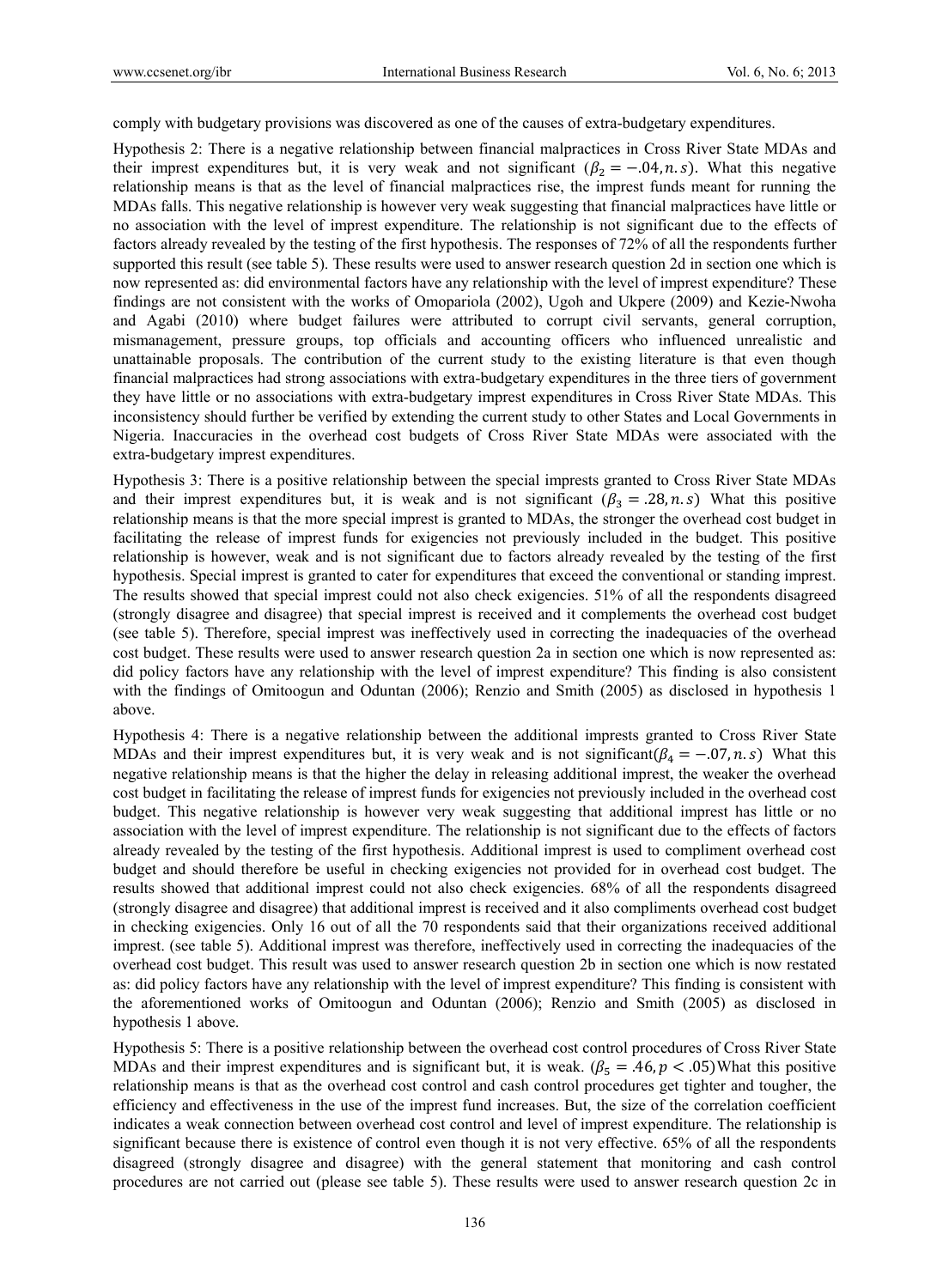section one which is now restated as: did policy factors have any relationship with the level of imprest expenditure? This finding is not consistent with the works of Allison (n.d.) and Olurankinse (2012) who revealed in their studies that reviewing, monitoring and reporting on plan and budget progress were rarely done within the three tiers of governments in Nigeria. 67.5% of the responses showed that full monitoring and implementation of budgets were not achieved. The contribution of the current study to the existing literature is that even though poor budget monitoring activities had strong associations with extra-budgetary expenditures in the three tiers of government, they have weak associations with extra-budgetary imprest expenditures in Cross River State MDAs. This inconsistency should further be verified by extending the current study to other States and Local Governments in Nigeria. Inaccuracies in the overhead cost budgets of Cross River State MDAs were associated with the extra-budgetary imprest expenditures.

# **6. Summary, Conclusion and Recommendations**

The use of overhead cost budgets, special imprests and additional imprests was ineffective. Financial malpractices had little or no association with the excess imprest expenditure while the existing budgetary control was weak. Lack of budgetary provisions for exigencies gave rise to non-compliance with the existing overhead cost budgeting system. This non-compliance eventually lead to governmental actions like paying for exigencies and releasing extra-budgetary imprest funds to viable MDAs without revising the existing overhead cost budget. These governmental actions as revealed by the findings therefore, had strong associations with the excess of imprest expenditure over the overhead cost budget. Efficient and effective overhead cost budgeting system and regular budget review can help check extra-budgetary imprest expenditures. The best budget is that which depends on the exigencies of the time. Finally, adequate knowledge, integrity, and the desire to change a problem situation can make even the worst budget to work well. It was in this same vein that Gilbert (2000) said: "We need a vision of improvement and change – how to keep moving forward, how to know when we are making mistakes and how to correct them." This study should be extended to MDAs of other States and local governments in Nigeria.

#### **Acknowledgements**

The assistance of all the Heads and Staff of Accounts and Audit departments of the 18 MDAs selected for the study is highly acknowledged. My sincere gratitude also goes to the Cross River State Planning Commission, Calabar for providing useful research materials.

#### **References**

- Abe, T. (2011). Fiscal responsibility, accountability and democratic consolidation in Nigeria The case of Ekiti State. *European Journal of Economics, Finance and Administrative Sciences, 37*. Retrieved from http://www.eurojournals.com
- Abogun, S., & Fagbemi, T. O. (2012). The efficacy of budgeting as a control measure in developing economies: A study from Nigeria. *Asian Social Science, 8*(1), 176.
- Adams, R. A. (2000). *Public sector accounting and finance* (1st ed.). Lagos, Nigeria: Corporate Publishers Ventures.
- Adeshoba, J. A. (2011). Internal audit procedures and operations challenges and initiatives. Retrieved from http://www.bulletin.oquife.edu.ng/download/11-internal-audit-procedures-and-operations-challenges
- AllAfrica.com. (2012). *Travel imprest fraud Govt move welcome 2012.* Retrieved from http://www..allafrica.com/stories/201210051228.html
- Allen, R., & Radev, D. (2010). Technical notes and manuals-Extra-budgetary funds. IMF Affairs Department. Retrieved from http://www.imf.org/external/pubs/ft/tnm/2010/tnm1009.pdf
- Allison, C. (n.d.). Strengthening planning and budgeting at State level, Nigeria. Partnership for Transforming Health Systems (PATHS). Retrieved from http://www.hisp.org/portals/7/resources/PATHS-TechBrief-Planningbudgeting.pdf
- Ameh, J. (2012, December 2). N' Assembly, MDAs misappropriated  $\bigoplus$ 21.1bn Reps Committee. *The Punch Newspaper.* The contract of the contract of the Retrieved from  $\mathbb{R}$  and  $\mathbb{R}$  and  $\mathbb{R}$  and  $\mathbb{R}$  and  $\mathbb{R}$  and  $\mathbb{R}$  and  $\mathbb{R}$  and  $\mathbb{R}$  and  $\mathbb{R}$  and  $\mathbb{R}$  and  $\mathbb{R}$  and  $\mathbb{R}$  and  $\$ http://www.punching.com/news/nassembly-mdas-misappropriated-n21-1bn-reps-committee/
- Aruwa, S. A. S. (2012). Nigerian budgeting process and the magnitude of budget variances. Retrieved from http://www.academia.edu/222415/NIGERIAN-BUDGETING-PROCESS-AND-THE-MAGNITUDE-OF-B UDGET-VARIANCES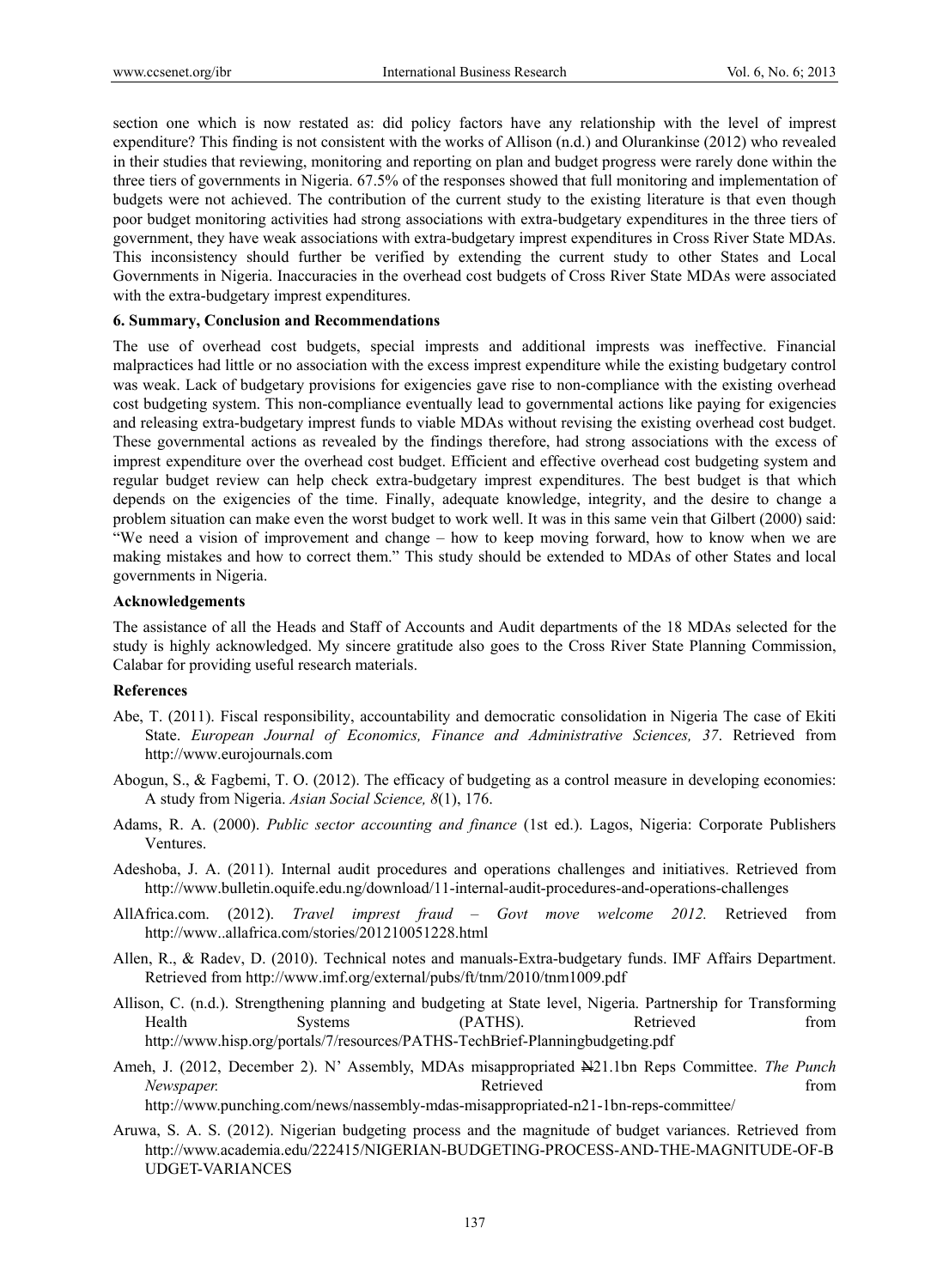- Awoyemi, E. O. (1989). *A guide to government accounting and internal audit* (1st ed.). Ibadan, Nigeria: Onibonoje Press.
- Garbutt, D. (1984). *Carter's advanced accounts: A manual of book-keeping and accountancy for students* (7th ed.). Great Britain: Pitman Publishing Limited.
- Gilbert, S. W. (2000). A new vision worth working toward Connected education and collabo-rative change. Retrieved from http://www.titgroup.org/gilbert/NewVwwt2000-2-14-00.htm
- Government to recover unretired imprest from the salaries of Public Officers found guilty. (2012, October 20). *Lusaka* from *Times.* The Retrieved from http://www.lusakatimes.com/2012/10/20/government-recover-unretired-imprest-salaries-public
- Guide to transparency in public finances: Looking beyond the core budget Extra-budgetaryfunds. (n.d.). Retrieved that the contract of the contract of the contract of the contract of the contract of the contract of the contract of the contract of the contract of the contract of the contract of the contract of the contract of http://www.internationalbudget.org/WP-content/uploads/looking-beyond-the-core-budget-1-Extra-budgetar y-Funds
- Hansen, S. C., Otley, D. T., & Van der Stede, W. A. (2003). Practice developments in budgeting: An overview and research perspective. *Journal of Management Accounting Research, 15,* 95-116. http://dx.doi.org/10.2308/jmar.2003.15.1.95
- Institute of Chartered Accountants of Nigeria. (2006). *ICAN study pack on professional examination II: Public sector accounting and finance.* Nigeria: VI Publishing Limited.
- Johnson, I. E. (1992). *Public sector accounting and financial control* (1st ed.). Ilupeju, Nigeria: Speed Setters Nigeria Limited.
- Kezie-Nwoha, H., & Agabi, D. M. (2010). Tracking government resource allocation to schools in Nigeria: Abantu for development funded by Result for Development. Retrieved from http://tap.resultsfordevelopment.org/sites/tap.resultsfordevelopment.org/files/resources/A
- Lucey, T. (1988). *Costing: An instructional manual* (2nd ed.). Great Britain: English Language Book Society/DP Publication.
- Malgwi, A. A., & Unegbu, A. O. (2012). Budget in Nigerian public sector: Need for balanced scrorecard perspective. *International Journal of Finance and Accounting, 1*(2), 1-6. http://dx.doi.org/10.5923/j.ijfa.20120102.01
- Norton, A., & Elson, D. (2002). What is behind the budget? Politics, rights and accountability in the budget process. Overseas Development Institute, London. Retrieved from http://www.gsdrc.org/go/display/document/legacyid/402
- Ola, C. S. (1982). *Management accounting: Theory and application* (1st ed.). United Kingdom, UK: Graham Burn.
- Olatunji, J. S., & Daniel, K. (2012, July 5). Extra-budgetary spending: finance, police affairs, Ministries, others risk Reps hammer. *Nigerian Tribune.* Retrieved from http://www.Tribune.com.ng/index.php/news/43545-extra-budgetary-spending-finance-police-affairs-Ministr ies-others-risk-reps-hammer
- Olurankinse, F. (2012). Due process and budget implementation: An evaluation of Nigerian Public sector auditing. *Asian Journal of Finance and Accounting, 4*(2), 144-154.
- Olurankinse, F., Yabugbe, P. O., & Ibadin, L. A. (2008). Budgeting as a tool for control and Performance evaluation in the public sector. *Journal of Research in National Development, 6*(2), 1-9. Retrieved from http://www.transcampus.org/JORINDV6Dec2008/JournalsV6NO2Dec20085.html
- Omitoogun, W., & Oduntan, T. (2006). Budgeting for the military sector in Africa: The processes and mechanisms of control. Retrieved from http://www.ssrnetwork.net/document\_library/detail/4257/Budgeting-for-the-military-sector-in-africa-the-pr ocesses-and-mechanisms-of-control-nigeria
- Omopariola, O. (2002). Nigeria's financial management nightmare. Retrieved from http://www.nuc.edu.ng/nucsite/file/ILS%202002/ILS-64.pdf
- Palmer, D. A. (2012). Budgetary control and variance analysis: Guides for financial management development. Retrieved from http://www.FinancialManagmentDevelopment.com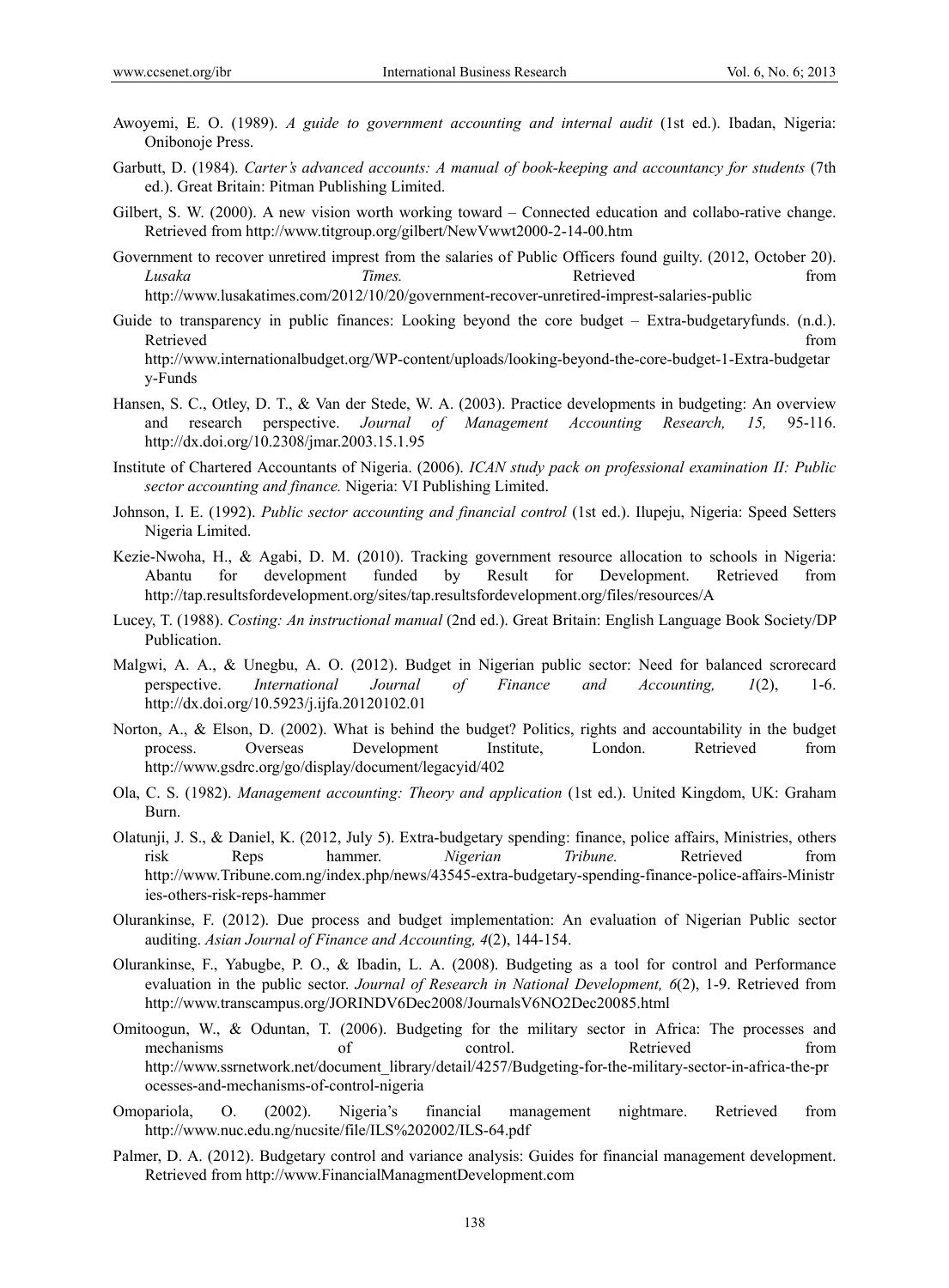Parker, R. H. (1984). *Macmillan dictionary of accounting* (1st ed.). Great Britain: Anchor Brendon Limited.

- Renzio, P., & Smith, S. (2005). Linking policies and budgets: Implementing medium term expenditure frameworks in a PRSP context. Retrieved from http://www.odi.org.uk
- Tanzania Corruption Tracker System. (2012). *Squandered, unretired Tz Govt imprest equals Half national budget*  **2012. Constanting to the Retrieved** from **Retrieved** from *Retrieved* from *Retrieved*

http://www.corruptiontracker.or.tz/dev/index.php?option=com=content&task=view&id=42&ite…2012

- Ugoh, S. C., & Ukpere, W. I. (2009). Problems and prospects of budgeting and budget implementation in Local Government System in Nigeria. *African Journal of Business Management, 3*(12), 836-846.
- Umoru, H., & Shaibu, I. (2012, January 20). Senate bars FG from extra-budgetary spending *Vanguard.* Retrieved from http://www.Vanguardngr.com/2012/01/subsidy-senate-bar-fg-From-extra-budgetary-spending/
- Wehner, J. (2006). Assessing the power of the purse: An index of legislative budget institutions. *Political Studies, 54,* 767-785. http://dx.doi.org/10.1111/j.1467-9248.2006.00628.x
- Yovbi, M. (2007, February 13). The civil servant and his imprest. *Nigerian Village Square.* Retrieved from http://www.nigeriavillagesquare.com/articles/from-the-homefront/the-civil-servant-and-his-imprest

#### **Appendix**

Table 1. The level of imprest expenditure between 2007 and 2011

(Overhead cost budget vesus actual imprest expenditure of three major ministries in cross river state, Nigeria)

| Ministry/Year | <b>Approved Overhead</b> | <b>Actual Imprest</b> | Variance                                        |
|---------------|--------------------------|-----------------------|-------------------------------------------------|
|               | <b>Cost Budget</b>       | <b>Expenditure</b>    | $\text{Adverse} = (-); \text{Favourable} = (+)$ |
| Moh, Calabar  | $\mathbf N$              | $\mathbf{N}$          | $\mathbb N$                                     |
| 2007          | 14,100,000               | 78,579,362            | $-64,479,362$                                   |
| 2008          | 27,703,626               | 2,073,827,114         | $-2,046,123,488$                                |
| 2009          | 40,490,551               | 1,684,859,993         | $-1,644,369,442$                                |
| 2010          | 36,975,600               | 32,401,380            | 4,574,220                                       |
| 2011          | 40,708,391               | 29,209,166            | 11,499,225                                      |
| <b>Total</b>  | 159,978,169              | 3,898,877,015         | -3,738,898,847                                  |
| Average       | 31,995,634               | 779,775,403           | -747,779,769                                    |
| Moe, Calabar  |                          |                       |                                                 |
| 2007          | 9,600,000                | 4,800,000             | 4,800,000                                       |
| 2008          | 9,775,000                | 197,148,804           | -187, 373, 804                                  |
| 2009          | 14,478,650               | 9,400,080             | 5,078,570                                       |
| 2010          | 12,000,000               | 9,600,000             | 2,400,000                                       |
| 2011          | 12,002,990               | 5,126,668             | 6,876,321                                       |
| <b>Total</b>  | 57,856,640               | 226,075,553           | $-168,218,913$                                  |
| Average       | 11,571,328               | 45,215,111            | $-33,643,783$                                   |
| Mow, Calabar  |                          |                       |                                                 |
| 2007          | 7,200,000                | 3,600,000             | 3,600,000                                       |
| 2008          | 171,595,418              | 311,806,090           | $-140,210,672$                                  |
| 2009          | 85,205,108               | 227,678,477           | $-142,473,369$                                  |
| 2010          | 261,456,480              | 105,921,477           | 155,535,003                                     |
| 2011          | 261,591,432              | 220,475,500           | 41,115,932                                      |
| <b>Total</b>  | 787,048,438              | 869,481,545           | $-82,433,107$                                   |
| Average       | 157,409,688              | 173,896,309           | $-16,486,621$                                   |

Source: State Planning Commission, Calabar, Cross River State.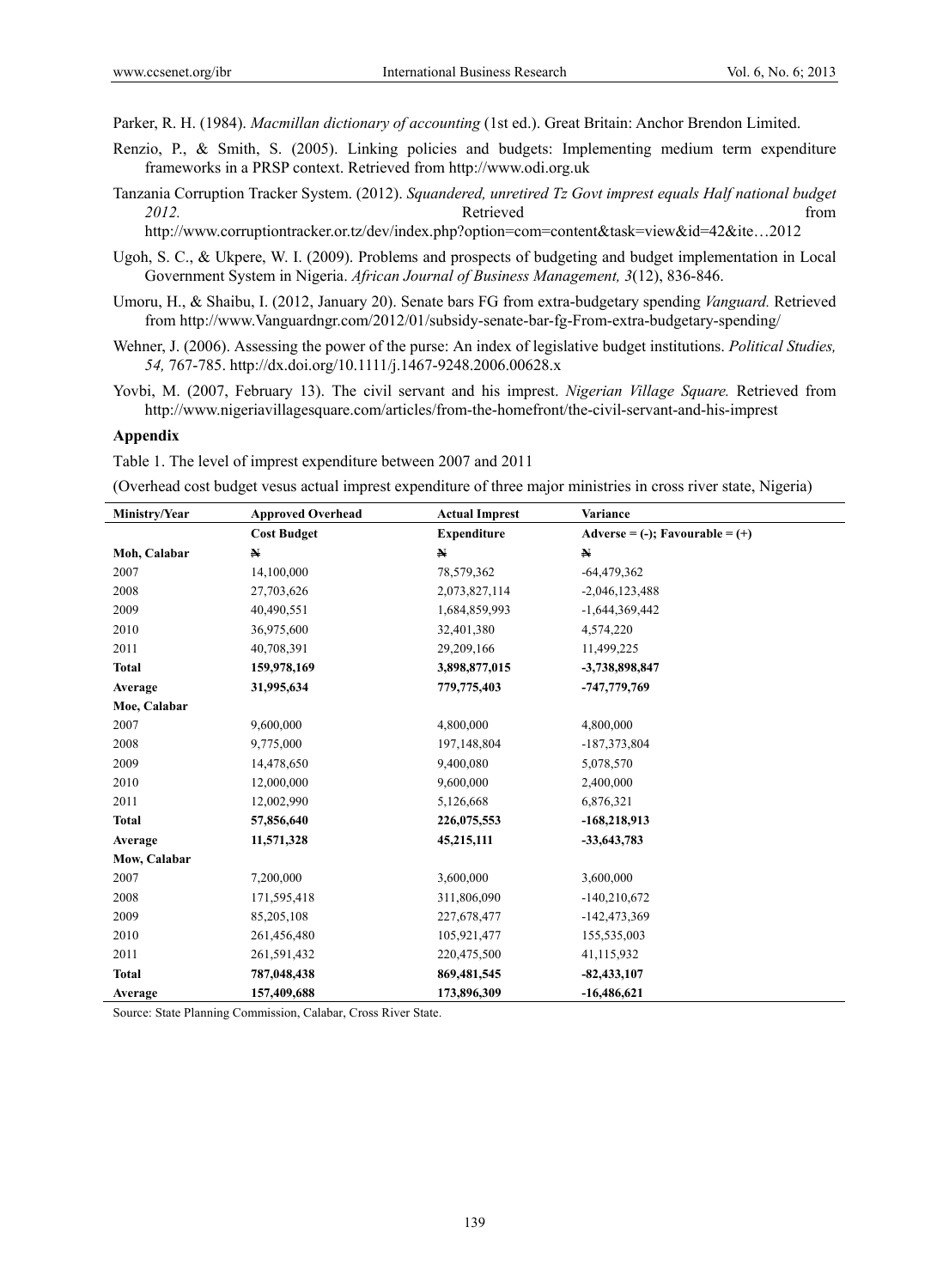# Table 2. Distribution of scores of dependent and independent variables by MDAs

| Ohcb           | Finm           | <b>Simp</b> | Aimp  | Ohcc           | Loie |
|----------------|----------------|-------------|-------|----------------|------|
| $\mathbf{X}_1$ | $\mathbf{X}_2$ | $X_3$       | $X_4$ | $\mathbf{X}_5$ | Y    |
| 94             | 82             | 37          | 31    | 96             | 74   |
| 99             | 89             | 42          | 36    | 106            | 88   |
| 56             | 32             | 22          | 18    | 38             | 32   |
| 84             | 64             | 32          | 27    | 72             | 64   |
| 61             | 55             | 24          | 24    | 59             | 52   |
| 90             | 73             | 31          | 31    | 69             | 65   |
| 141            | 136            | 60          | 44    | 122            | 108  |
| 79             | 94             | 33          | 33    | 90             | 68   |
| 44             | 34             | 13          | 16    | 37             | 29   |
| 210            | 204            | 83          | 77    | 202            | 160  |
| 102            | 75             | 31          | 29    | 90             | 77   |
| 69             | 73             | 28          | 25    | 69             | 62   |
| 35             | 39             | 16          | 9     | 34             | 28   |
| 33             | 33             | 14          | 16    | 35             | 30   |
| 18             | 16             | 8           | 8     | 20             | 14   |
| 44             | 20             | 15          | 15    | 28             | 32   |
| 18             | 16             | 6           | 5     | 18             | 12   |
| 20             | 24             | 8           | 8     | 21             | 15   |
|                |                |             |       |                |      |

Source: Field Survey.

Table 3. Population, sample and response rate of each group

|                               | <b>POPULATION</b> |      | <b>SAMPLE</b> | <b>RESPONSE</b> | <b>RESPONSE RATE</b> |
|-------------------------------|-------------------|------|---------------|-----------------|----------------------|
| <b>GENDER:</b>                |                   |      |               |                 |                      |
| Male                          | 73 (71%)          |      | 58            | 50              | 86%                  |
| Female                        | 30(29%)           | 100% | 24            | 20              | 83%                  |
| <b>STAFF CATEGORY:</b>        |                   |      |               |                 |                      |
| Top Management                | 21(20%)           |      | 16            | 14              | 88%                  |
| Middle Management             | 81(79%)           |      | 65            | 55              | 85%                  |
| <b>Operational Management</b> | $1(1\%)$          | 100% |               |                 | 100%                 |
| <b>STAFF CADRE:</b>           |                   |      |               |                 |                      |
| Accounting                    | 73 (71%)          |      | 58            | 50              | 86%                  |
| Auditing                      | 30(29%)           | 100% | 24            | 20              | 83%                  |
| <b>TOTAL</b>                  | 103               |      | 82            | 70              | 85%                  |

Table 4. Biographical data of respondents

| Variable                      | Frequency            | Percent |
|-------------------------------|----------------------|---------|
| Gender:                       |                      |         |
| Male                          | 50                   | 71%     |
| Female                        | 20                   | 29%     |
| Age:                          |                      |         |
| $30 - 40$                     | 20                   | 29%     |
| $41 - 51$                     | 27                   | 37%     |
| $52 - 62$                     | 13 (Missing $= 10$ ) | 19%     |
| <b>Staff Catergory:</b>       |                      |         |
| Top Management                | 14                   | 20%     |
| Middle Management             | 55                   | 79%     |
| Operational Management        | 1                    | $1\%$   |
| <b>Staff Cadre:</b>           |                      |         |
| Accounting                    | 50                   | 71%     |
| Auditing                      | 20                   | 29%     |
| <b>Highest Qualification:</b> |                      |         |
| Wasc/Ssce (Secondary)         | 5                    | 7%      |
| Diploma                       | 17                   | 24%     |
| Degree                        | 28                   | 40%     |
| Professional                  | 17 (Missing $=$ 3)   | 24%     |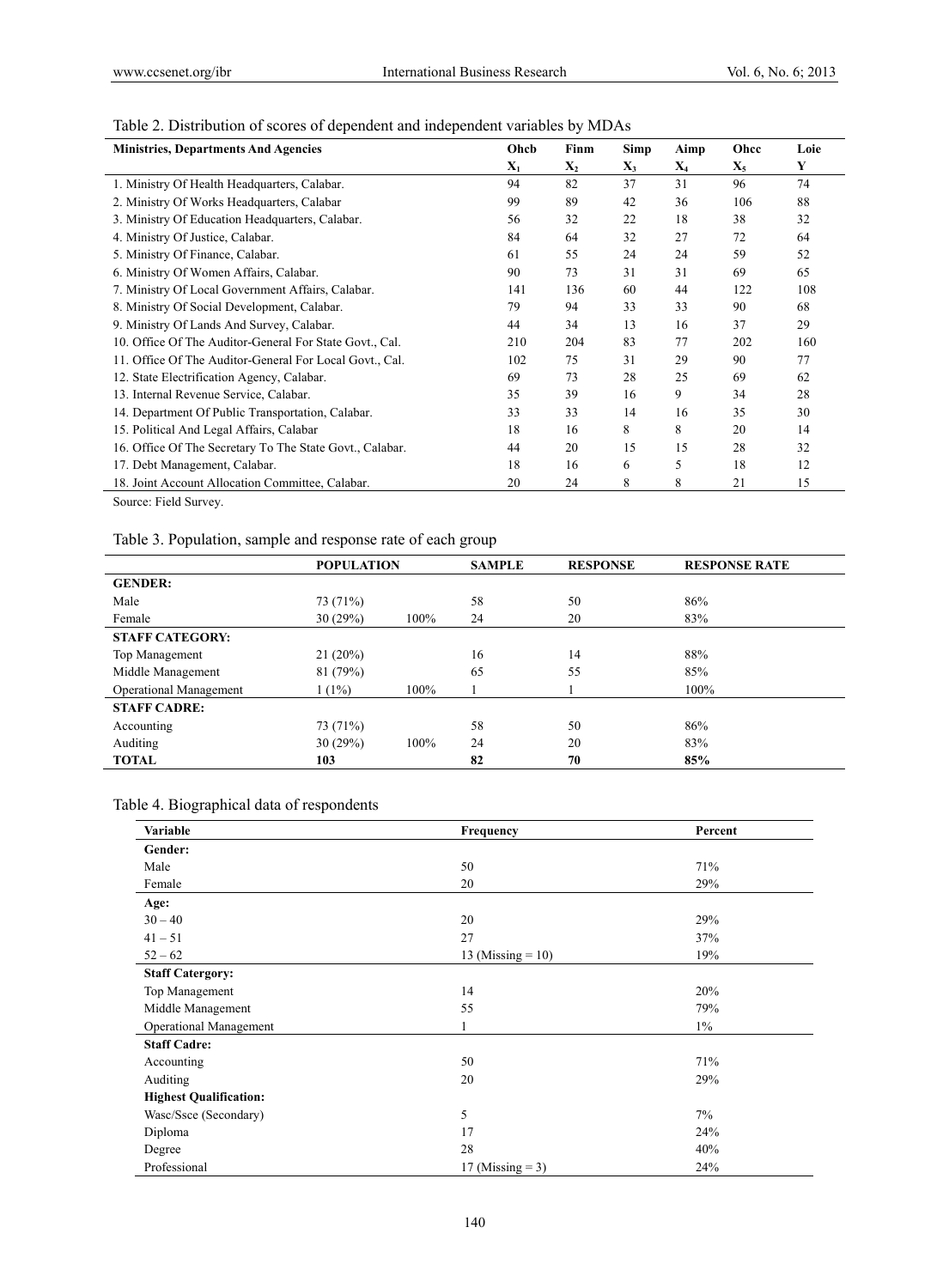# Table 5. Analysed responses on reasons for extra-budgetary imprest expenditure

| Code | Statements Relating To The Research Question 1: Why Was The Excess                                                       | Sd  | D   | A           | Sa               | Total        |
|------|--------------------------------------------------------------------------------------------------------------------------|-----|-----|-------------|------------------|--------------|
| No   | Imprest Expenditure Not Checked By The Overhead Cost Budget?                                                             |     |     |             |                  |              |
|      | <b>Overhead Cost Budget And Imprest Expenditure</b>                                                                      |     |     |             |                  |              |
| 10   | Annual Imprest Is Derived From Annual Overhead Cost Budget                                                               | 3   | 11  | 30          | 26               |              |
| 11   | Increase In Annual Imprest Is Due To Increase In Overhead Cost Budget                                                    | 4   | 18  | 31          | 17               |              |
| 12   | Unofficial Factors Can Also Affect Annual Imprest                                                                        | 14  | 28  | 19          | 9                |              |
| 13   | Imprest Can Be Increased Without Increasing Overhead Cost Budget                                                         | 30  | 21  | 13          | 6                |              |
| 14   | In My Ministry, Annual Imprest Sometimes Exceeds Overhead Cost Budget                                                    | 34  | 26  | 8           | $\overline{c}$   |              |
| 15   | In My Ministry, Annual Imprest Increases As Overhead Cost Budget Increases                                               | 9   | 23  | 28          | 10               |              |
| 16   | Oftentimes, Imprest Approval Is Not Based On Overhead Cost Budget                                                        | 12  | 26  | 25          | $\tau$           |              |
| 17   | Overhead Cost Budget Does Not Provide For Unexpected Increase In Staff Size                                              | 12  | 16  | 26          | 16               |              |
| 18   | Overhead Cost Budget Does Not Provide For Unexpected Increase In Depts.                                                  | 10  | 14  | 38          | 8                |              |
| 19   | Overhead Cost Budget Does Not Provide For Inflation                                                                      | 8   | 17  | 34          | 11               |              |
| 20   | Overhead Cost Budget Does Not Provide For Unexpected Increase In Hods                                                    | 5   | 13  | 40          | 12               |              |
| 21   | Overhead Cost Budget Does Not Provide For Unexpected Increase In Activities                                              | 6   | 25  | 30          | 9                |              |
| 22   | Overhead Cost Budget Does Not Provide For Unexpected Increase In Prices                                                  | 7   | 20  | 27          | 16               |              |
|      | Total Frequencies Of Responses For The General Statement                                                                 | 154 | 258 | 349         | 149              | 910          |
|      | Total Frequencies Of Responses For The General Statement In Percentages                                                  | 17% | 28% | 38%         | 16%              | 100%         |
|      | Statements Relating To Research Question 2: Did Environmental And Policy Factors Have Any Relationship With The Level Of |     |     |             |                  |              |
|      | Imprest Expenditure?                                                                                                     |     |     |             |                  |              |
|      | <b>Special Imprest And Imprest Expenditure (A)</b>                                                                       | Sd  | D   | A           | Sa               | <b>Total</b> |
| 23   | My Ministry Usually Receives Special Imprest                                                                             | 16  | 11  | 34          | 9                |              |
| 24   | Special Imprest Is Oftentimes Based On Other Unofficial Factors                                                          | 17  | 28  | 19          | 6                |              |
| 25   | Special Imprest Compliments The Overhead Cost Budget                                                                     | 13  | 22  | 24          | 11               |              |
|      | Total Frequencies Of Responses For Special Imprest                                                                       | 46  | 61  | 77          | 26               | 210          |
|      | Total Frequencies Of Responses For Special Imprest In Percentages                                                        | 22% | 29% | 37%         | 12%              | 100%         |
|      | <b>Additional Imprest And Imprest Expenditure (B)</b>                                                                    | Sd  | D   | A           | Sa               | <b>Total</b> |
| 26   | My Ministry Usually Receives Additional Imprest                                                                          | 18  | 36  | 12          | 4                |              |
| 27   | Additional Imprest Is Oftentimes Based On Unofficial Factors                                                             | 16  | 40  | 13          | 1                |              |
| 28   | Additional Imprest Compliments The Overhead Cost Budget                                                                  | 11  | 22  | 32          | 5                |              |
|      | Total Frequencies Of Responses For Additional Imprest                                                                    | 45  | 98  | 57          | 10               | 210          |
|      | Total Frequencies Of Responses For Additional Imprest In Percentages                                                     | 21% | 47% | 27%         | 5%               | 100%         |
|      | Overhead Cost Control And Imprest Expenditure (C)                                                                        | Sd  | D   | A           | Sa               | <b>Total</b> |
| 29   | My Ministry'S Annual Imprest Is Usually Supported By Warrant.                                                            | 1   | 6   | 33          | 30               |              |
| 30   | Not All Imprest Warrants Are Based On Overhead Cost Budget.                                                              | 9   | 26  | 29          | 6                |              |
| 31   | My Ministry'S, Overhead Cost Is Not Controlled.                                                                          | 32  | 33  | 2           | 3                |              |
| 32   | Imprest Warrant S Of My Ministry Are Not Supported By Overhead Cost Budget.                                              | 20  | 39  | 8           | 3                |              |
| 33   | Vote Can Be Increased Without Adjusting Overhead Cost Budget.                                                            | 24  | 33  | 10          | $\mathfrak{Z}$   |              |
| 34   | Wrongly Verified Imprest Vouchers Are Oftentimes Re-Imbursed.                                                            | 22  | 15  | 30          | 3                |              |
| 35   | Sometimes, Departmental Vote Books Are Not Maintained.                                                                   | 31  | 23  | 14          | $\overline{c}$   |              |
| 36   | Sometimes, Cash Control Procedures Are Not Complied With.                                                                | 24  | 24  | 21          | $\mathbf{1}$     |              |
|      | Total Frequencies Of Responses For Overhead Cost Control                                                                 | 163 | 199 | 147         | 51               | 560          |
|      | Total Frequencies Of Responses For Overhead Cost Control In Percentages                                                  | 29% | 36% | 26%         | 9%               | 100%         |
|      | <b>Financial Malpractices And Imprest Expenditure (D)</b>                                                                | Sd  | D   | $\mathbf A$ | Sa               | <b>Total</b> |
| 37   | Political Considerations Increase Annual Imprests                                                                        | 4   | 23  | 35          | 8                |              |
| 38   | Political Considerations Decrease Annual Imprests                                                                        | 12  | 41  | 15          | $\boldsymbol{2}$ |              |
| 39   | God-Fatherism Increases Annual Imprests                                                                                  | 18  | 33  | 17          | $\boldsymbol{2}$ |              |
| 40   | Ethnic Considerations Increase Annual Imprests                                                                           | 19  | 38  | 12          | $\mathbf{1}$     |              |
| 41   | Ethnic Considerations Decrease Annual Imprests                                                                           | 21  | 38  | 11          | $\boldsymbol{0}$ |              |
| 42   | Personal Interest Increases Annual Imprests                                                                              | 15  | 27  | 22          | 6                |              |
| 43   | Imprest Vouchers With Deliberate Arithmetical Errors Are Paid                                                            | 33  | 31  | 4           | 2                |              |
| 44   | Sometimes, Forged Bills For Imprest Re-Imbursement Are Settled.                                                          | 24  | 25  | 15          | 6                |              |
|      | Total Frequencies Of Responses For Financial Malpractices                                                                | 146 | 256 | 131         | 27               | 560          |
|      | Total Frequencies Of Responses For Financial Malpractices In Percentages                                                 | 26% | 46% | 23%         | 5%               | 100%         |

Source: Field Survey. Key: Strongly Disagree (SD), Disagree (D), Agree (A) and Strongly Agree (SA).